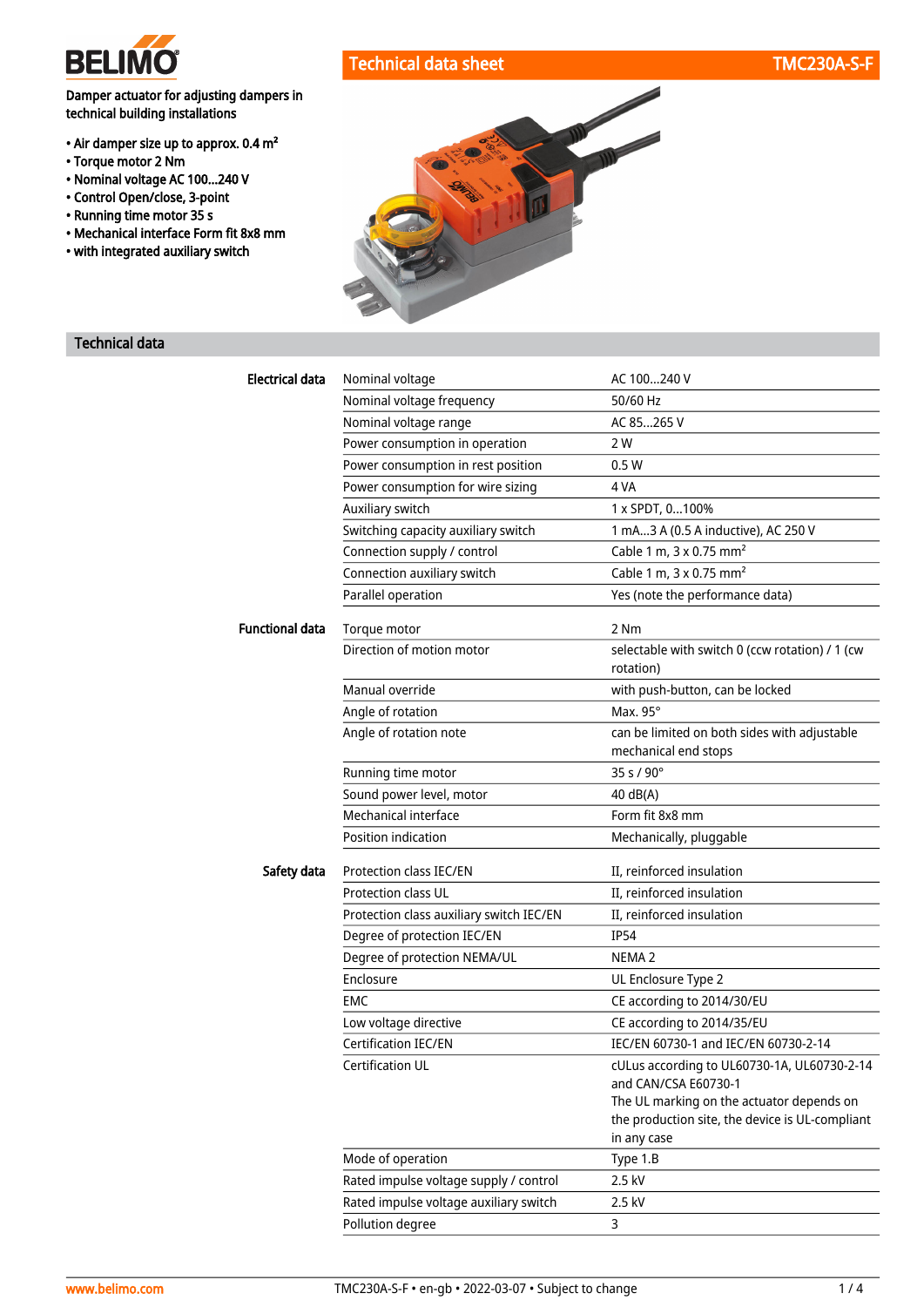

Technical data sheet TMC230A-S-F

| Weight      | Weight              | $0.57$ kg                   |  |
|-------------|---------------------|-----------------------------|--|
|             | Servicing           | maintenance-free            |  |
|             | Ambient humidity    | Max. 95% RH, non-condensing |  |
|             | Storage temperature | $-4080^{\circ}$ C           |  |
| Safety data | Ambient temperature | $-3050^{\circ}$ C           |  |

## Safety notes

- This device has been designed for use in stationary heating, ventilation and air-conditioning systems and must not be used outside the specified field of application, especially in aircraft or in any other airborne means of transport.
- Outdoor application: only possible in case that no (sea) water, snow, ice, insolation or aggressive gases interfere directly with the device and that it is ensured that the ambient conditions remain within the thresholds according to the data sheet at any time.
- Caution: Power supply voltage!
- Only authorised specialists may carry out installation. All applicable legal or institutional installation regulations must be complied during installation.
- The device may only be opened at the manufacturer's site. It does not contain any parts that can be replaced or repaired by the user.
- To calculate the torque required, the specifications supplied by the damper manufacturers concerning the cross-section, the design, the installation situation and the ventilation conditions must be observed.
- The device contains electrical and electronic components and must not be disposed of as household refuse. All locally valid regulations and requirements must be observed.
- Cables must not be removed from the device.

# Product features

| Simple direct mounting       | Simple direct mounting on the damper shaft with form-fit hollow shaft. For screw fitting to the<br>application the actuator is supplied with two fastening clips, one on each short side. |
|------------------------------|-------------------------------------------------------------------------------------------------------------------------------------------------------------------------------------------|
| Manual override              | Manual override with push-button possible (the gear is disengaged for as long as the button is<br>pressed or remains locked).                                                             |
| Adjustable angle of rotation | Adjustable angle of rotation with mechanical end stops.                                                                                                                                   |
| High functional reliability  | The actuator is overload protected, requires no limit switches and automatically stops when the<br>end stop is reached.                                                                   |
| Flexible signalling          | With adjustable auxiliary switch (0100%)                                                                                                                                                  |

### Accessories

| <b>Electrical accessories</b> | <b>Description</b>                         | <b>Type</b>      |
|-------------------------------|--------------------------------------------|------------------|
|                               | Auxiliary switch 1 x SPDT add-on           | S <sub>1</sub> A |
|                               | Auxiliary switch 2 x SPDT add-on           | S <sub>2</sub> A |
|                               | Feedback potentiometer 140 $\Omega$ add-on | P140A            |
|                               | Feedback potentiometer 200 $\Omega$ add-on | <b>P200A</b>     |
|                               | Feedback potentiometer 500 $\Omega$ add-on | <b>P500A</b>     |
|                               | Feedback potentiometer 1 k $\Omega$ add-on | P1000A           |
|                               | Feedback potentiometer 2.8 kΩ add-on       | P2800A           |
|                               | Feedback potentiometer 5 k $\Omega$ add-on | <b>P5000A</b>    |
|                               | Feedback potentiometer 10 kΩ add-on        | P10000A          |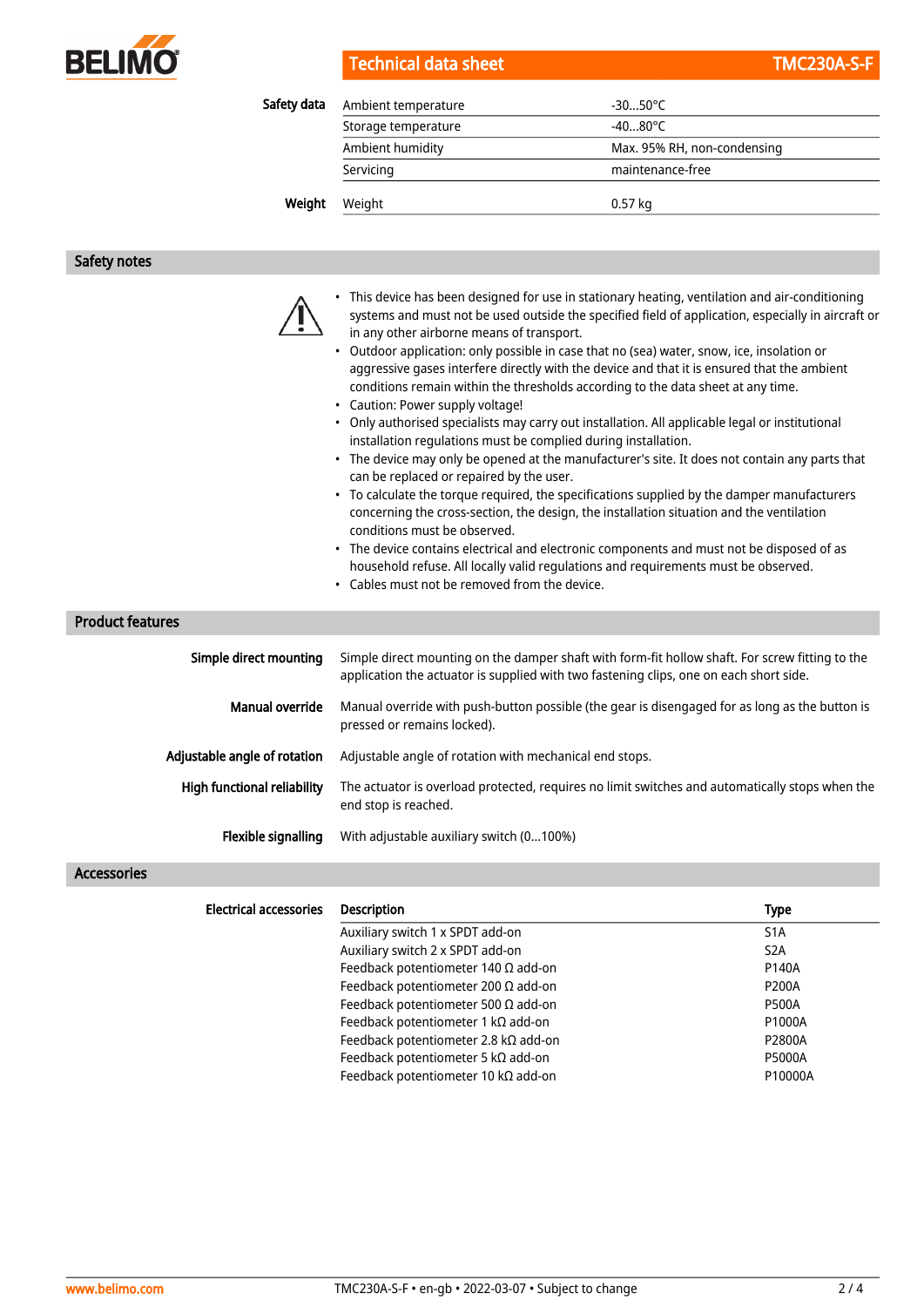

Technical data sheet TMC230A-S-F

| <b>Mechanical accessories</b> | <b>Description</b>                                                    | <b>Type</b> |
|-------------------------------|-----------------------------------------------------------------------|-------------|
|                               | Shaft extension 170 mm Ø10 mm for damper shaft Ø 616 mm               | AV6-20      |
|                               | Shaft clamp one-sided, clamping range Ø620 mm, Multipack 20 pcs.      | K-ELA       |
|                               | Shaft clamp, for damper shafts L 1330 mm, clamping range Ø812 mm,     | K5A         |
|                               | incl. anti-rotation mechanism 180 mm and 2 screws                     |             |
|                               | Shaft clamp one-sided, clamping range Ø610 mm, Multipack 20 pcs.      | K-ELA10     |
|                               | Shaft clamp one-sided, clamping range Ø613 mm, Multipack 20 pcs.      | K-ELA13     |
|                               | Shaft clamp one-sided, clamping range Ø616 mm, Multipack 20 pcs.      | K-ELA16     |
|                               | Anti-rotation mechanism 180 mm, Multipack 20 pcs.                     | Z-ARS180    |
|                               | Form fit insert 8x8 mm, Multipack 20 pcs.                             | ZF8-LMA     |
|                               | Form fit insert 10x10 mm, Multipack 20 pcs.                           | ZF10-LMA    |
|                               | Form fit insert 12x12 mm, Multipack 20 pcs.                           | ZF12-LMA    |
|                               | Form fit insert 8x8 mm, with angle of rotation limiter and position   | ZFRL8-LMA   |
|                               | indication, Multipack 20 pcs.                                         |             |
|                               | Form fit insert 10x10 mm, with angle of rotation limiter and position | ZFRL10-LMA  |
|                               | indication, Multipack 20 pcs.                                         |             |
|                               | Form fit insert 12x12 mm, with angle of rotation limiter and position | ZFRL12-LMA  |
|                               | indication, Multipack 20 pcs.                                         |             |

# Electrical installation



# Caution: Power supply voltage!

Parallel connection of other actuators possible. Observe the performance data.



# Operating controls and indicators

|              | <b>Auxiliary switch settings</b>                                                                                                                                                      |
|--------------|---------------------------------------------------------------------------------------------------------------------------------------------------------------------------------------|
|              | Note: Perform settings on the actuator only in deenergised state.                                                                                                                     |
|              | For the auxiliary switch position settings, carry out points $\bigcirc$ to $\bigcirc$ successively.                                                                                   |
| $\mathbf{1}$ | Gear disengagement<br>$\mathbf{1}$<br>Holding button pressed down: Gear is disengaged.<br>Manual override is possible.                                                                |
|              | Shaft clamp<br>Turn until edge line $\bigoplus$ displays the desired switching position of the actuator and<br>release button <b>1</b>                                                |
|              | <b>Auxiliary switch</b><br>3<br>Turn rotary knob until the arrow points to the vertical line.                                                                                         |
|              | Cable<br>Connect continuity tester to $S1 + S2$ or to $S1 + S3$ .<br>If the auxiliary switch should switch in the opposite direction, rotate the auxiliary switch<br>by $180^\circ$ . |